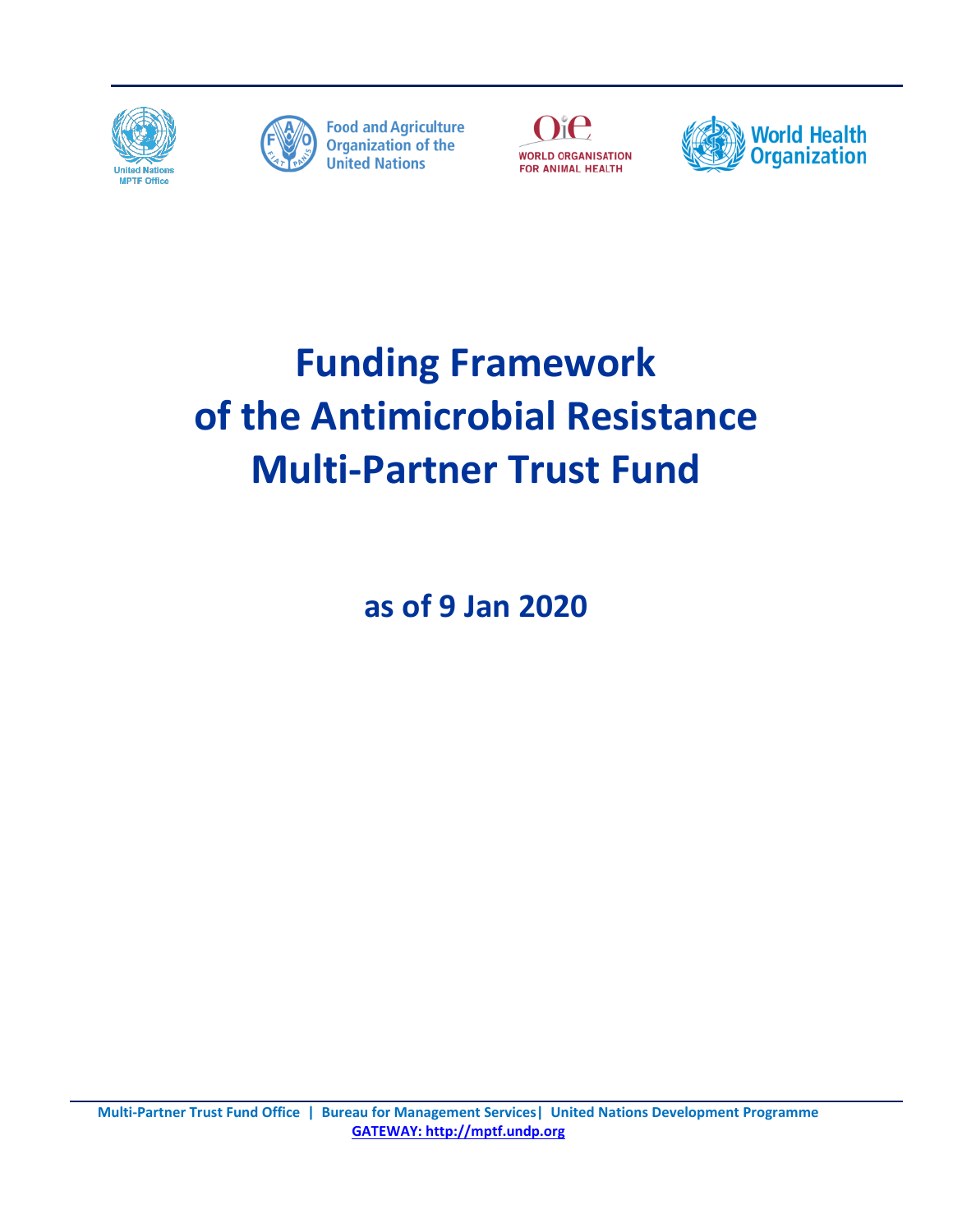## **Table of Contents**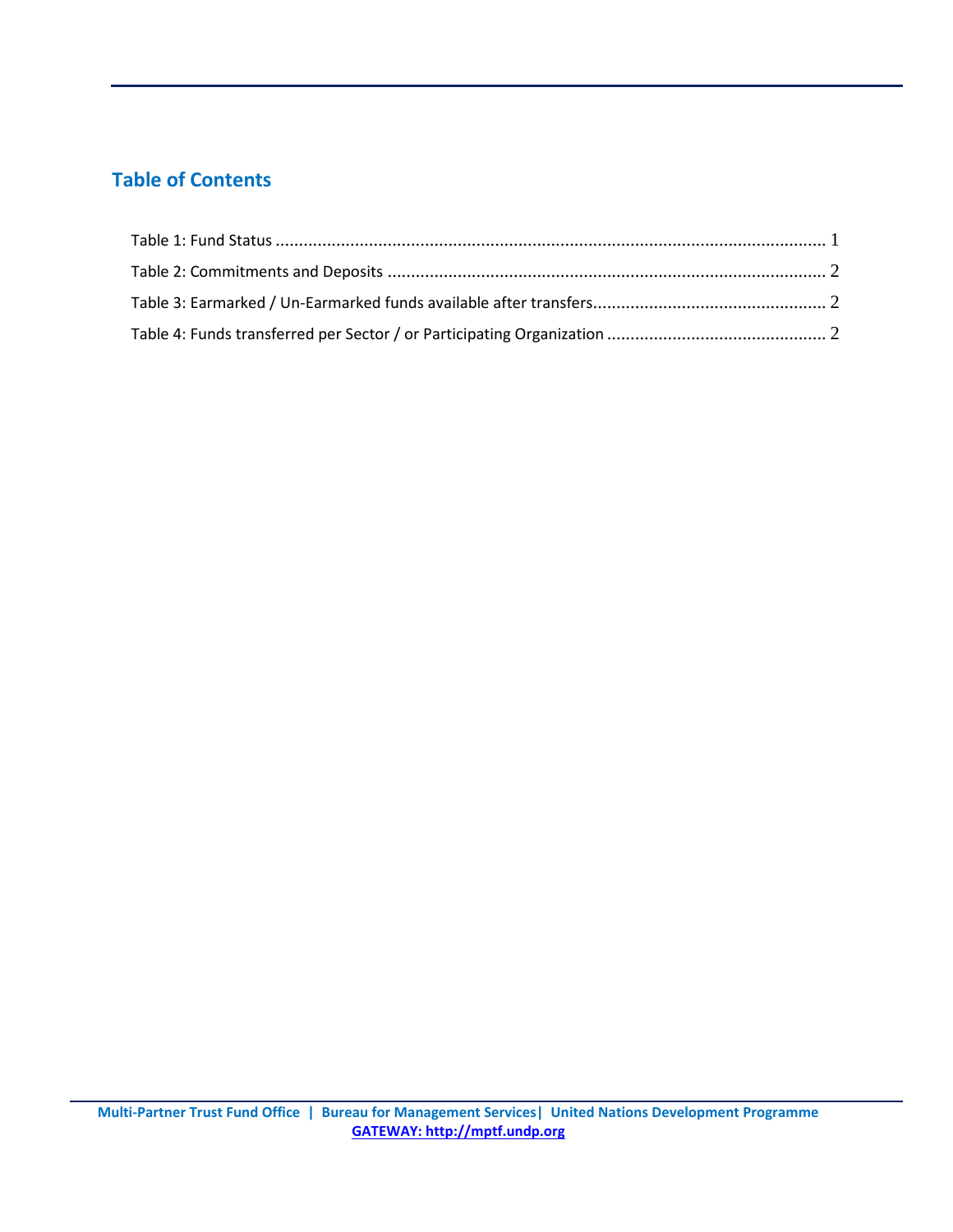#### **Introductory Notes**

The Funding Framework is periodically submitted to the Steering Committee of the **Antimicrobial Resistance Multi-Partner Trust Fund** by the Executive Coordinator of the Multi-Partner Trust Fund Office. Table 1 provides information on fund availability for approval of new programmes for both earmarked and unearmarked contributions. The document also presents more detailed information on commitments made by donors, contributions received and amounts transferred to Participating Organizations.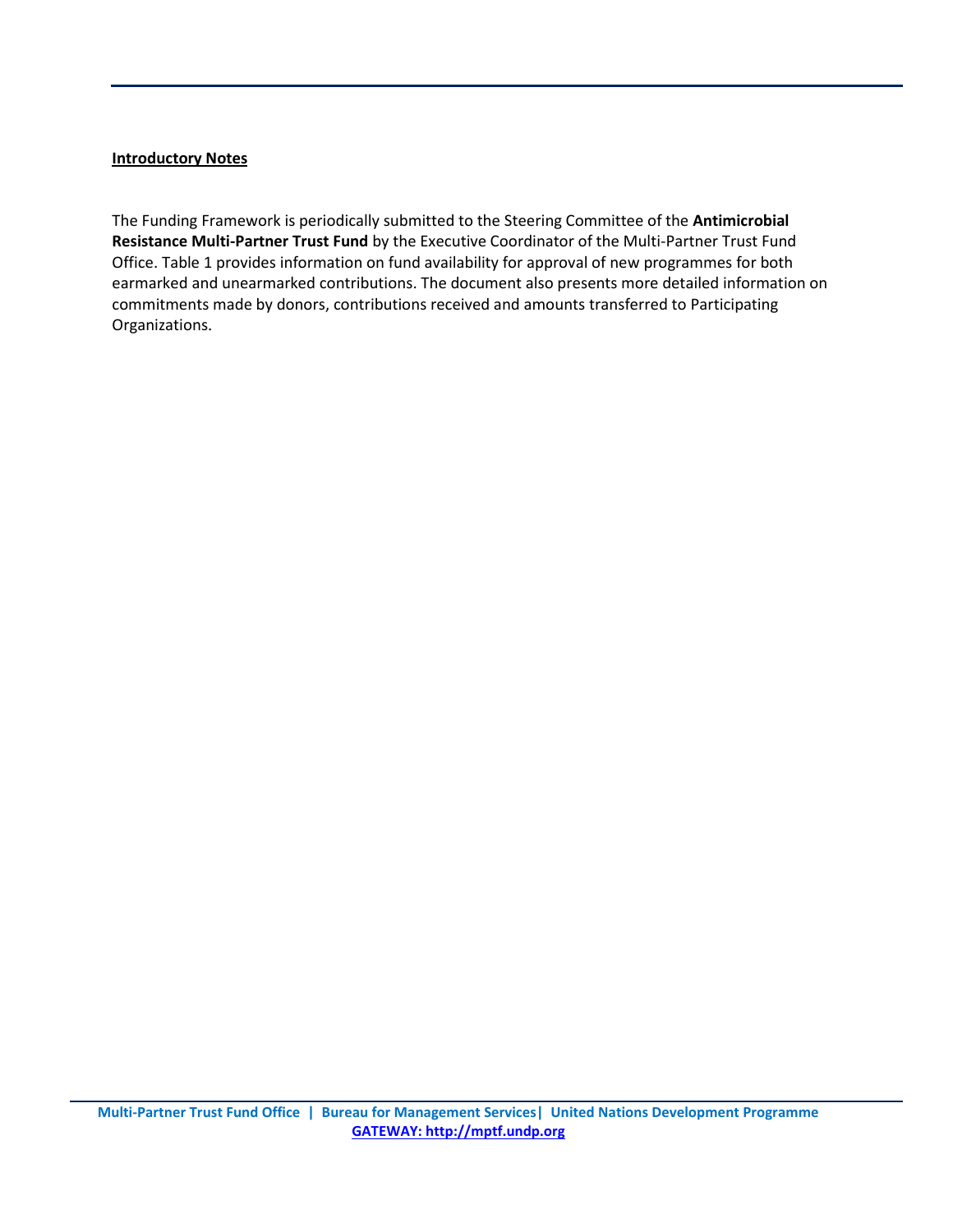#### <span id="page-3-0"></span>**Table 1: Fund Status**

as of 9 Jan 2020 (in US Dollars)

Financial information for this Fund is also available on the MPTF Office GATEWAY, at the following address: [http://mptf.undp.org/factsheet/fund/AMR00.](http://mptf.undp.org/factsheet/fund/AMR00)

This table highlights: (a) total funds received by the MPTF Office as Administrative Agent; (b) funds transferred to Participating Organizations; and (c) the current fund balance.

|                                                           | Prior Year (2019)            | <b>Current Year (2020)</b> | <b>Total</b> |  |  |  |
|-----------------------------------------------------------|------------------------------|----------------------------|--------------|--|--|--|
| <b>Sources of Funds</b>                                   |                              |                            |              |  |  |  |
| <b>Contributions from Donors</b>                          | 7,065,602                    |                            | 7,065,602    |  |  |  |
| Main/Sub-fund transfer of Contributions                   | $\qquad \qquad \blacksquare$ |                            |              |  |  |  |
| <b>Contributions from MDTFs</b>                           | $\qquad \qquad \blacksquare$ |                            |              |  |  |  |
| Fund Earned Interest and Investment Income *              | $\overline{\phantom{a}}$     |                            |              |  |  |  |
| Interest Income received from Participating Organizations | $\overline{\phantom{a}}$     |                            |              |  |  |  |
| Refunds by Administrative Agent to Contributors           | $\overline{\phantom{a}}$     |                            |              |  |  |  |
| Fund balance transferred to another MDTF                  | $\overline{\phantom{a}}$     |                            |              |  |  |  |
| <b>Other Revenues</b>                                     | $\overline{\phantom{a}}$     |                            |              |  |  |  |
| <b>Total: Sources of Funds</b>                            | 7,065,602                    |                            | 7,065,602    |  |  |  |
| <b>Use of Funds</b>                                       |                              |                            |              |  |  |  |
| <b>Transfers to Participating Organizations</b>           | $\overline{\phantom{a}}$     |                            |              |  |  |  |
| <b>Transfers to MPTFs</b>                                 | $\qquad \qquad \blacksquare$ |                            |              |  |  |  |
| Refunds received from Participating Organizations         | $\qquad \qquad \blacksquare$ |                            |              |  |  |  |
| <b>Net Funded Amount to Participating Organizations</b>   |                              |                            |              |  |  |  |
| <b>Administrative Agent Fees</b>                          | 70,656                       |                            | 70,656       |  |  |  |
| Direct Costs: (Steering Committee, Secretariatetc.)       |                              |                            |              |  |  |  |
| <b>Bank Charges</b>                                       | 20                           |                            | 20           |  |  |  |
| <b>Other Expenditures</b>                                 |                              |                            |              |  |  |  |
| <b>Total: Uses of Funds</b>                               | 70,676                       |                            | 70,676       |  |  |  |
| Change in Fund cash balance with Administrative Agent     | 6,994,926                    |                            |              |  |  |  |
| <b>Balance of Funds with Administrative Agent</b>         |                              |                            | 6,994,926    |  |  |  |
| balance as a percentage of contributions<br>99.00%        |                              |                            |              |  |  |  |

Note \*: This funding framework is being prepared prior to the completion of the 2019 year-end closure timetable. As such, fund earned interest and investment income, and other bank charges (if any) have yet to be allocated to the Fund. This information is expected to be available by 15 February 2020.